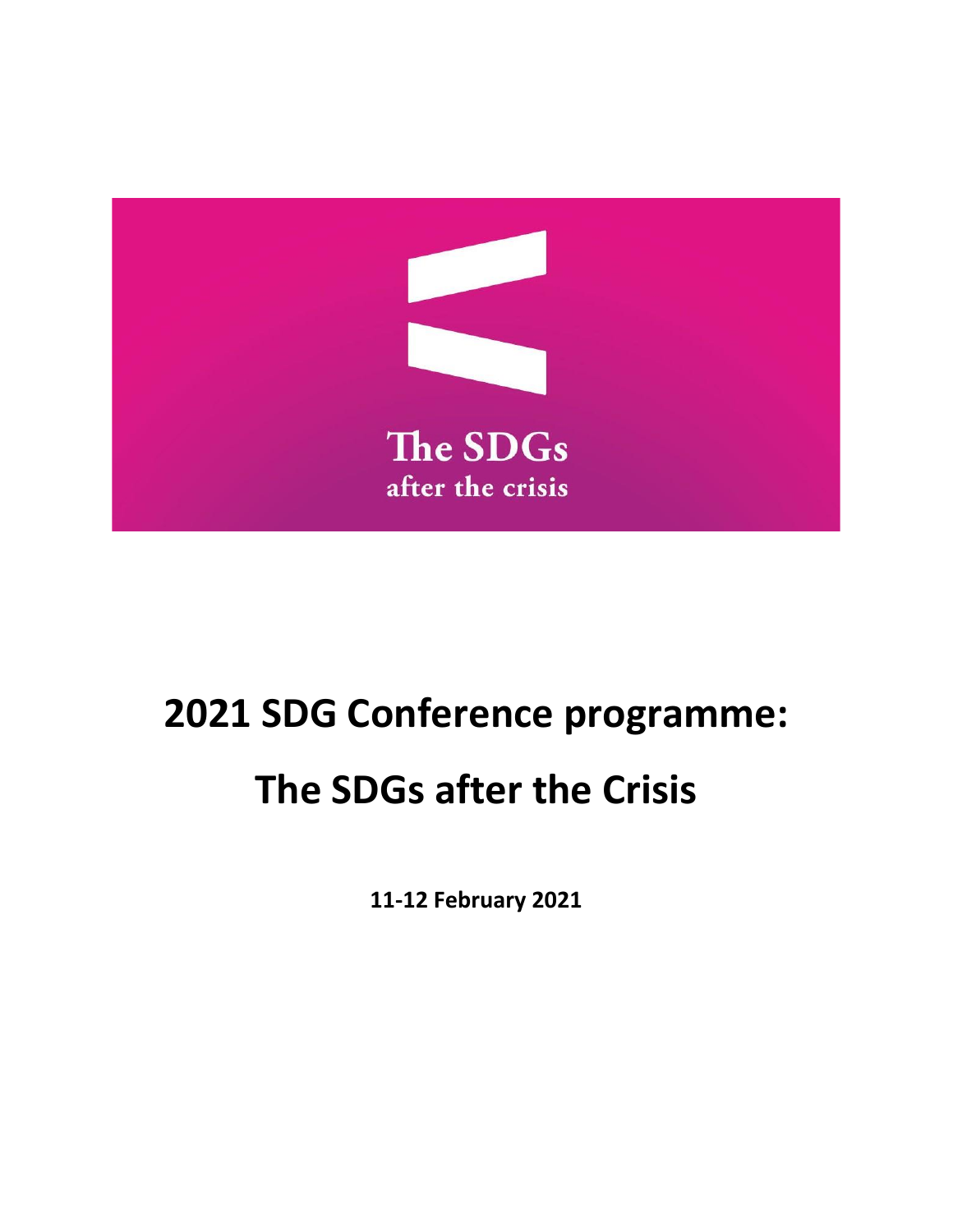A chat function will be provided for both Q&A to speakers/panellists and between conference participants.

Conference moderator is Associate Professor **[Sofie Høgestøl](https://www.jus.uio.no/nifs/english/people/aca/sofieah/index.html)** from the University of Oslo.

Official hashtag for the conference is **[#SDGbergen21](https://twitter.com/search?q=%23SDGbergen21&src=recent_search_click&f=live)**

## **Day 1: Thursday 11 February**

Opening of digital conference platform from 09:00

### **WELCOME AND FORMAL OPENING (10:00-10:30)**

#### **Welcome and formal opening of the SDG Conference Bergen 2021**

- Ms. **[Ine Eriksen Søreide](https://www.regjeringen.no/en/dep/ud/organisation/minister-of-foreign-affairs-ine-eriksen-soreide/id2575792/)**, Minister of Foreign Affairs, Government of Norway
- Dr. **[Margareth Hagen](https://www.uib.no/en/persons/Margareth.Hagen)**, Rector, University of Bergen
- Mr. **[Andreas Trohjell](https://no.linkedin.com/in/andreas-trohjell)**, President, [National Union of Students in Norway](https://www.student.no/english/)

### **Break / mingling opportunity (10:30-10:45)**

An opportunity to catch up with other conference participants or to visit the special SDG poster session.

### **KEYNOTE LECTURE 1 (10:45-12:00)**

#### **Keynote lecture 1: It's time to create regenerative and distributive economies**

• Dr. **[Kate Raworth](https://www.kateraworth.com/)**, Professor at the Environmental Change Institute, University of Oxford

The repeated crises that have marked the start of the 21st century call for a new vision and compass for human prosperity. The Doughnut of social and planetary boundaries offers such a vision and is gaining traction internationally. Kate Raworth will show how, in order to get into the Doughnut, we must transform the dynamics of our economies: from degenerative to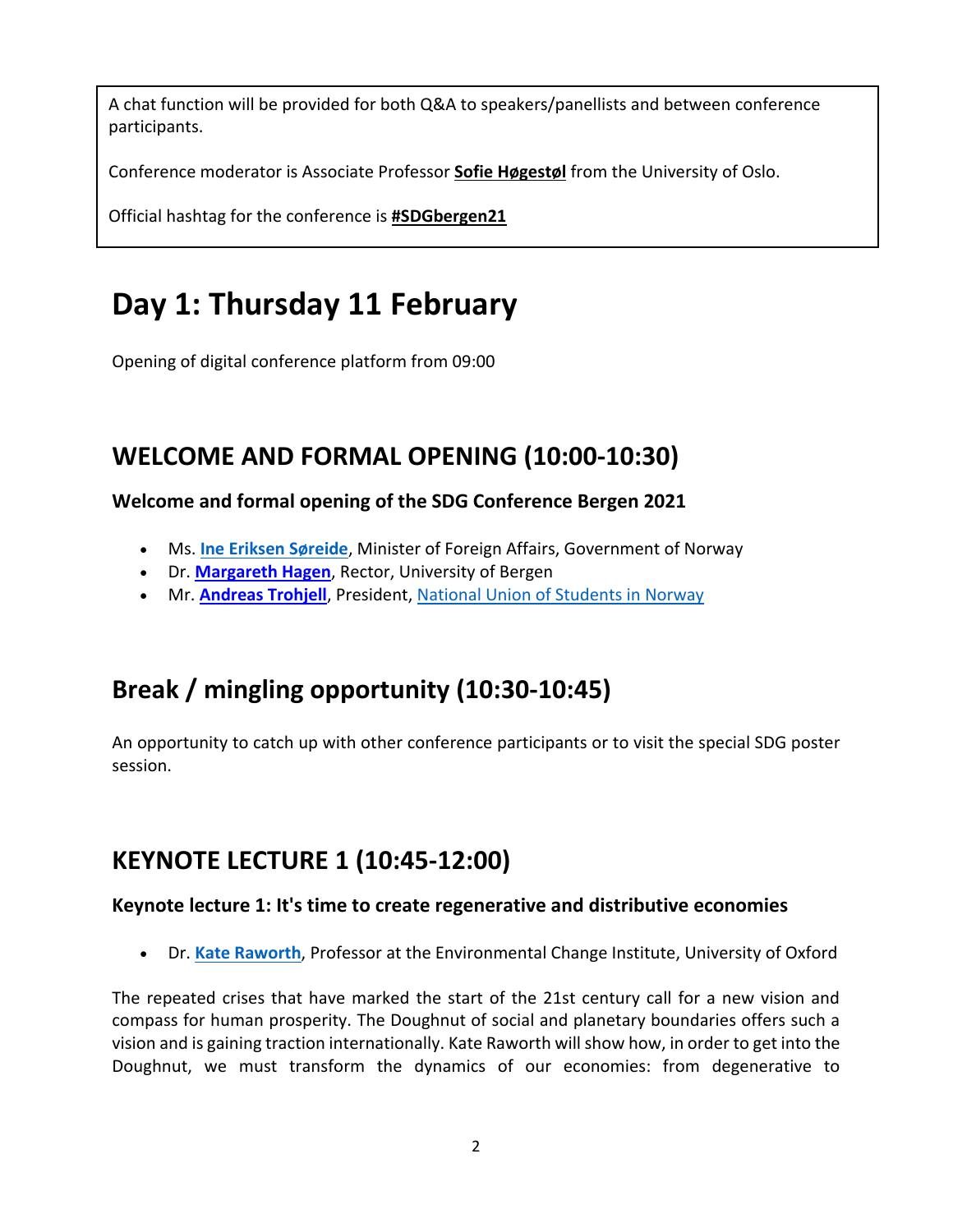regenerative; from divisive to distributive, and will present examples - from cities and businesses to teachers and communities - that are already putting it into practice.

Discussants:

- Dr. **Clive [Spash](http://www.clivespash.org/)**, Professor of Public Policy & Governance at WU Vienna University of Economics. Editor-in-Chief of Environmental Value
- Ms. **Aili [Keskitalo](https://en.wikipedia.org/wiki/Aili_Keskitalo)**, President of the Norwegian Sami Parliament
- Ms. **Vilde Friis Ruud**, Student at the Department of Comparative Politics, University of Bergen

### **SDGs IN ACTION (12:00-12:15)**

#### **From 'Drivers of change' to 'Narratives for change': broadening the debate**

A key message from "The European Environment - State and Outlook 2020" report of the European Environment Agency is that responses to sustainability challenges face many barriers that prevent the desired change. Consumerism and growth policies are among these barriers. There is a need to broaden the policy debate. Benini and Strand will briefly present a joint initiative to provoke a re-thinking of practices and values in our society called "Narratives for Change".

- Dr. **[Roger Strand](https://www.uib.no/en/persons/Roger.Strand)**, Professor at the University of Bergen
- Dr. **[Lorenzo](https://dk.linkedin.com/in/lorenzo-benini-8216671b) Benini**, Expert in Systems and Sustainability Assessments, European Environment Agency (EEA)

### **Lunch break (12:15-13:00)**

An opportunity to catch up with other conference participants or to visit the special SDG poster session.

### **PARALLEL SESSION 1 (13:00-14:30)**

**Parallel session 1:** *COVID-19 and Health Inequalities*

**Abstract**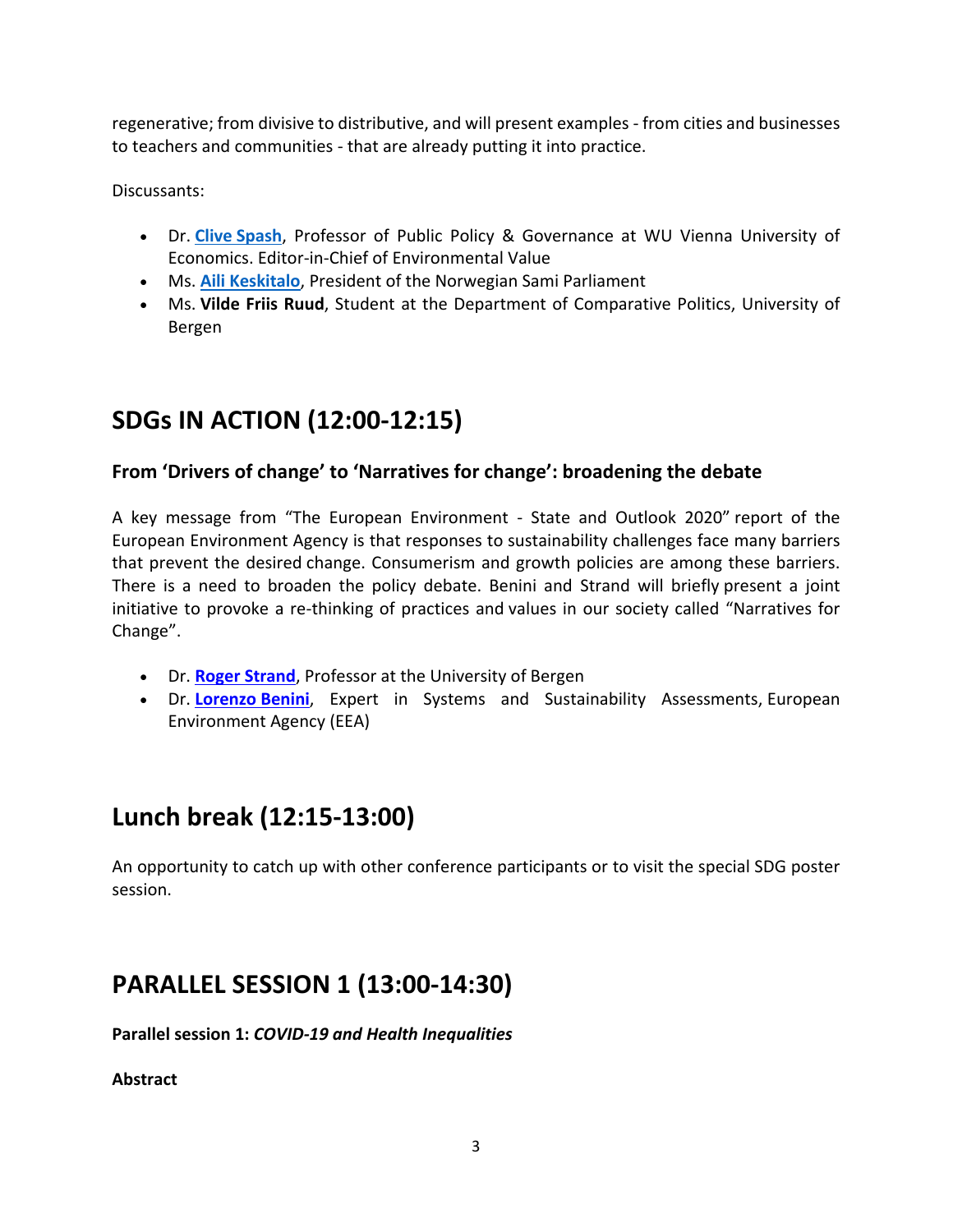The COVID-19 pandemic has highlighted and amplified health disparities that existed already before the pandemic. Socially disadvantaged groups, including low-income populations and racial and ethnic minorities, are at higher risk of contracting COVID-19. They also have a higher risk of experiencing detrimental health effects due to reduced capacity and outreach of health care services for other health problems - as well as from social and public health pandemic mitigation measures. Women and girls face disproportionate impacts. The pandemic potentially reverses decades of progress related to the SDGs. This session will discuss health inequalities in various contexts and identify actionable research areas and policy actions needed to respond to the pandemic in an equitable way, supporting inclusive recovery.

#### **Key question**

Reflecting the discussions in this session, what are the three most important recommendations for policy development and reform addressing global post-COVID-19 inequalities in health?

#### **Programme and participants**

13:00-13:05 Welcome

Dr. **[Paul Fife](https://www.norad.no/en/about-norad/employees/dept-global-health/fifepaul-richard/)**, Director for Global Health, Education and Human Rights, Norad

Dr. **[Jeanette H. Magnus](https://www.med.uio.no/english/people/adm/fac/management/jeanehm/index.html)**, Director, The Centre for Global Health, University of Oslo

13:05-13:15 "The COVID-19 Pandemic and Health Inequalities"

Prof. **[Clare Bambra](https://www.ncl.ac.uk/medical-sciences/people/profile/clarebambra.html)**, Professor of Public Health, Population Health Sciences Institute, Newcastle University

13:15-13:25 "COVID-19 and Health Inequalities: The Case for Transparent and Inclusive Decision-Making"

> Prof. **[Ole Frithjof Norheim](https://www.uib.no/en/persons/Ole.Frithjof.Norheim)**, Director, Bergen Centre for Ethics and Priority Setting (BCEPS), University of Bergen

13:25-13:50 "Country experiences, public health strategies and effects on inequalities"

Ghana: Dr. **[Anthony Ofosu](https://ghanahealthservice.org/division-scat.php?ghsdid=8&ghsscid=53)**, Deputy Director General of the Ghana Health Service, Ministry of Health & and co-investigator for the Ghana country research on COVID-19 and West and Central African health systems (Catalyse)

Nepal: Prof. **[Bernadette Kumar](https://www.empowerschoolofhealth.org/our-team)**, Empower School of Health in India, Chair, Global Society on Migration, Ethnicity, Race and Health; Co-Chair of UCL-Lancet Commission on Migration and Health; President, EUPHA Section Migration and Ethnic Minority Health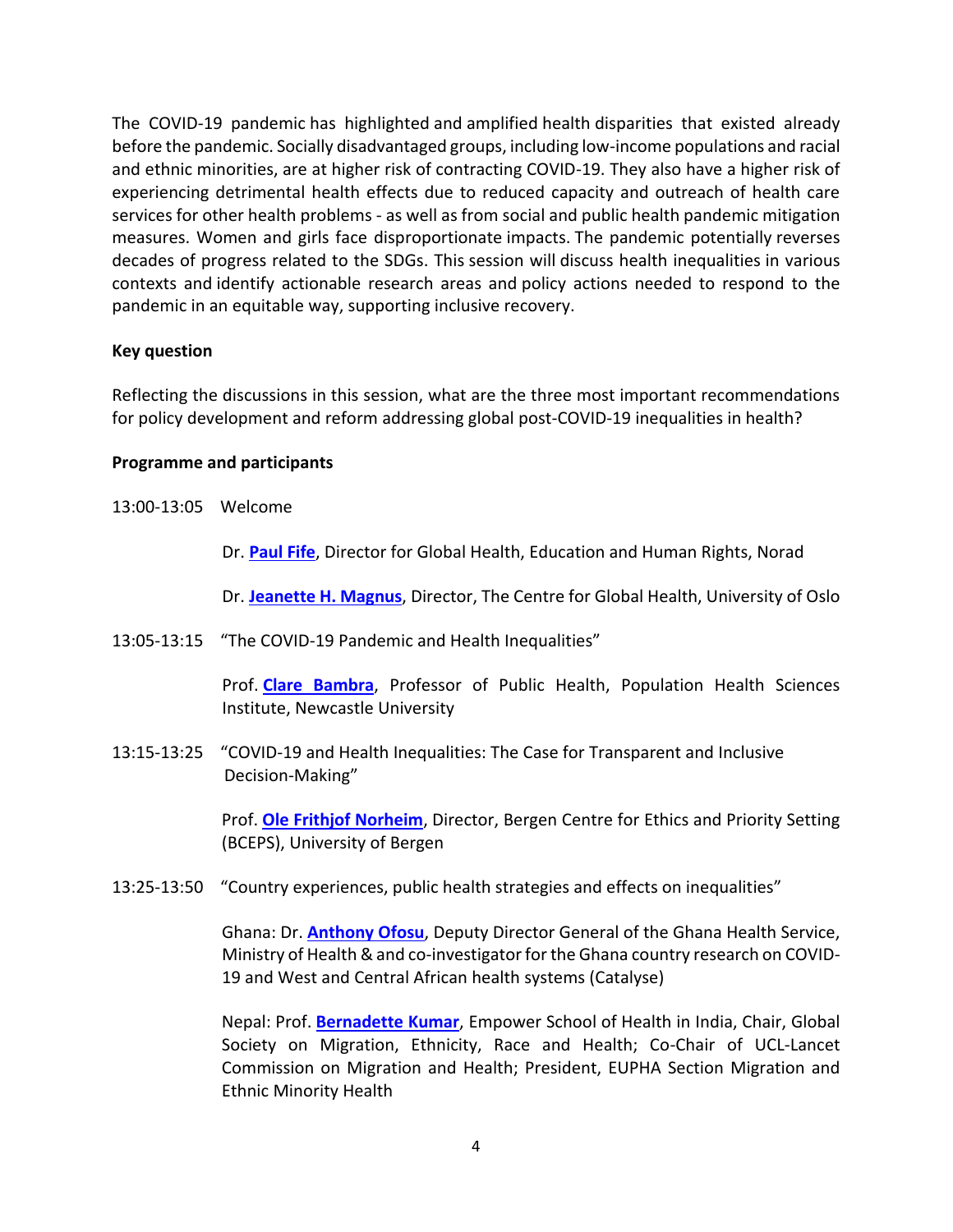Peru: Dr. **[Valerie Paz Soldan](https://sph.tulane.edu/gchb/valerie-paz-soldan)**, Research Associate at the School of Public Health and Administration at the Universidad Peruana Cayetano Heredia in Lima & Associate Professor in the Department of Global Community Health and Behavioral Sciences at Tulane University School of Public Health and Tropical Medicine

- 13:50-14:15 Discussion in moderated break-out rooms: "Reflecting the discussions in this session, what are the three most important recommendations for policy development and reform addressing global post-COVID-19 inequalities in health?"
- 14:15-14:30 Report from break-out rooms, summary and closing

Prof. **[Terje Andreas](https://www.ntnu.no/ansatte/terje.eikemo) Eikemo**, Leader of Centre for Global Health Inequalities Research (CHAIN), Norwegian University of Science and Technology (NTNU)

#### **Session organizer and resource persons**

Moderator/session organizer: [Paul Richard Fife,](https://www.norad.no/en/about-norad/employees/dept-global-health/fifepaul-richard/) Director for Global Health, Education and Human Rights, Norad

Discussants:

[Jeanette Magnus](https://www.med.uio.no/english/people/adm/fac/management/jeanehm/index.html), Director, Centre for Global Health, University of Oslo

Prof. [Terje Andreas](https://www.ntnu.edu/employees/terje.eikemo) Eikemo, Leader of Centre for Global Health Inequalities Research (CHAIN), Norwegian University of Science and Technology (NTNU)

Ingvild [Fossgard](https://www.uib.no/en/persons/Ingvild.Fossgard.Sand%C3%B8y) Sandøy, Professor, Centre for International Health; Deputy director CISMAC, University of Bergen

Ingeborg [Haavardsson,](https://www.med.uio.no/helsam/personer/adm/ingebkh/) Coordinator, Centre for Global Health, University of Oslo

### **PARALLEL SESSION 2 (13:00-14:30)**

#### **Parallel session 2:** *A global perspective on inequality in reformulating SDGs*

#### **Abstract**

In changing global circumstances, various forms of inequalities co-exist and intersect. These impact not only how the current pandemic unfolds but also indicate where emphasis may be put to establish pathways out of the current impasse. In this session, we will address how multiple dimensions of inequality—especially related to economy, social systems, politics, culture, environment and knowledge—may be successfully understood and addressed in order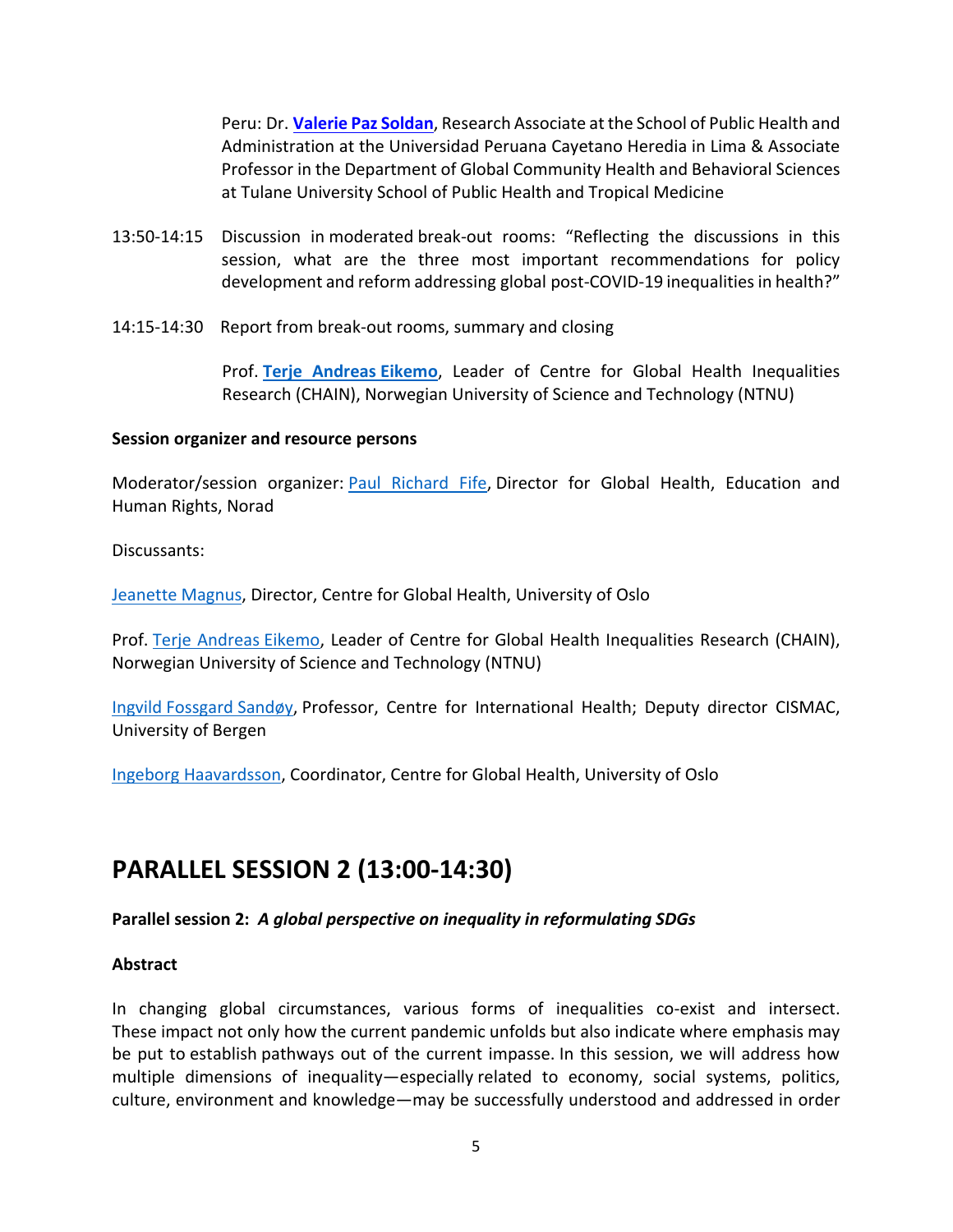to prevent a future where (pandemics hit) vulnerable people, with few alternatives, are exploited. An overall aim is to produce, convey and discuss critical as well as actionable research on post-COVID-19 inequalities relevant for pursuing the SDGs. Drawing on cross-disciplinary work, we ask: 

#### **Key questions**

- 1. How can we, in a globally inclusive way, best mobilize knowledge and research about complex and intersecting inequalities?
- 2. What are the current impediments to establishing globally relevant and inclusive 'best practices' and collaboration in research on inequalities, the sharing of knowledge and transformation?
- 3. Which critical re-thinking and re-formulation of the SDGs needs to be undertaken in order to understand and tackle changing forms of inequality post-COVID-19?
- 4. Reflecting the discussions in this session, what are the three most important recommendations for policy development and reform addressing global post-COVID-19 inequalities?

#### **Programme and participants**

13:00-13:10 Introduction

**[Bjørn Enge Bertelsen](https://gripinequality.org/employee/bjorn-enge-bertelsen/)**, [Global Research Programme on Inequality](https://gripinequality.org/) (GRIP), Bergen

13:10-13:20 "Continuums of violence: Perspectives on intersecting inequalities"

**[Rachel Sieder](https://www.rachelsieder.com/)**, [Centro de Investigaciones y Estudios Superiores en Antropología](https://www.ciesas.edu.mx/)  [Social](https://www.ciesas.edu.mx/) (CIESAS), Mexico City

13:20-13:30 "Decolonising SDGs and the need for alternative ontologies"

**[Divine Fuh](http://www.humanities.uct.ac.za/hum/research/groupings/huma/staff)**, [Humanities Institute for Africa,](http://www.huma.uct.ac.za/) University of Cape Town

13:30-13:40 "The Sociality of Inequalities"

**[Sundar Sarukkai](https://www.barefootphilosophers.com/who-are-we/)**, India [Centre for Society and Policy \(iisc.ac.in\)](https://csp.iisc.ac.in/)

- 13:40-14:00 Discussion organized by moderator
- 14:00-14:30 Opening for questions from chat, interaction with digital participants
- 14:30 End of session

#### **Session organizer and resource persons**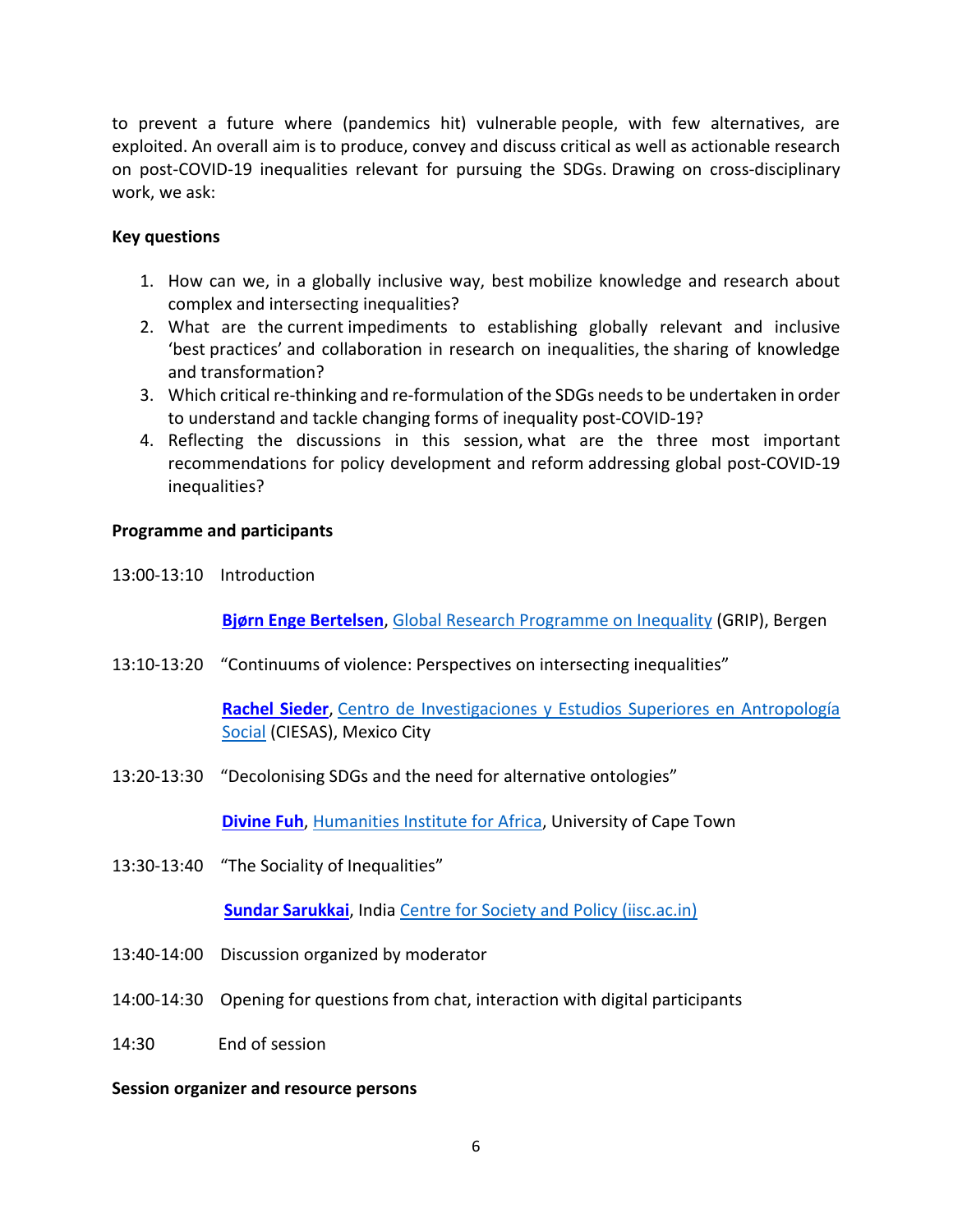Moderator /session organizer: [Bjørn Enge Bertelsen,](https://gripinequality.org/employee/bjorn-enge-bertelsen/) GRIP

Discussant: Prof. [John-Andrew McNeish,](https://www.nmbu.no/emp/john.mcneish) [Norwegian University of Life Sciences.](https://www.nmbu.no/en)

Secretary: [Elina Troscenko,](https://gripinequality.org/employee/elina-troscenko/) [Global Research Programme on Inequality \(GRIP\)](https://gripinequality.org/)

### **PARALLEL SESSION 3 (13:00-14:30)**

#### **Parallel session 3:** *Integrated and Inclusive SDG City Transitions in the Global South*

#### **Abstract**

Cities in the global south are fast becoming the main context for human life and constitute the primary battleground for sustainable development and COVID-19. Recognizing global urbanization as a key context, how does highly unequal access to housing, services, and citizenship present challenges that need to be addressed to achieve integrated inclusive and sustainable city transitions? What are different possible policy directions to address urban inequalities and what knowledge gaps exist? Finally, what is the role of educational and research institutions in supporting integrated and inclusive SDG city transitions in the Global South?

#### **Key questions**

- 1. Which critical re-thinking and re-formulation of the SDGs needs to be undertaken in order to understand and tackle changing forms of inequality post-COVID-19?
- 2. Reflecting the discussions in this session, what are the three most important recommendations for policy development and reform addressing global post-COVID-19 inequalities?

#### **Programme and participants**

13:00-13:10 Introduction

**[Rolee Aranya](https://www.ntnu.edu/employees/rolee.aranya)**, NTNU

13:10-13:20 Presentation 1 – Issues and potential policy directions

**Faranak [Miraftab](https://urban.illinois.edu/people/profiles/faranak-miraftab/)**, University of Illinois

13:20-13:30 Presentation 2 – Issues and potential policy directions

**[Renu Khosla](https://cureindia.org/page3.html)**, Centre for Urban and Regional Excellence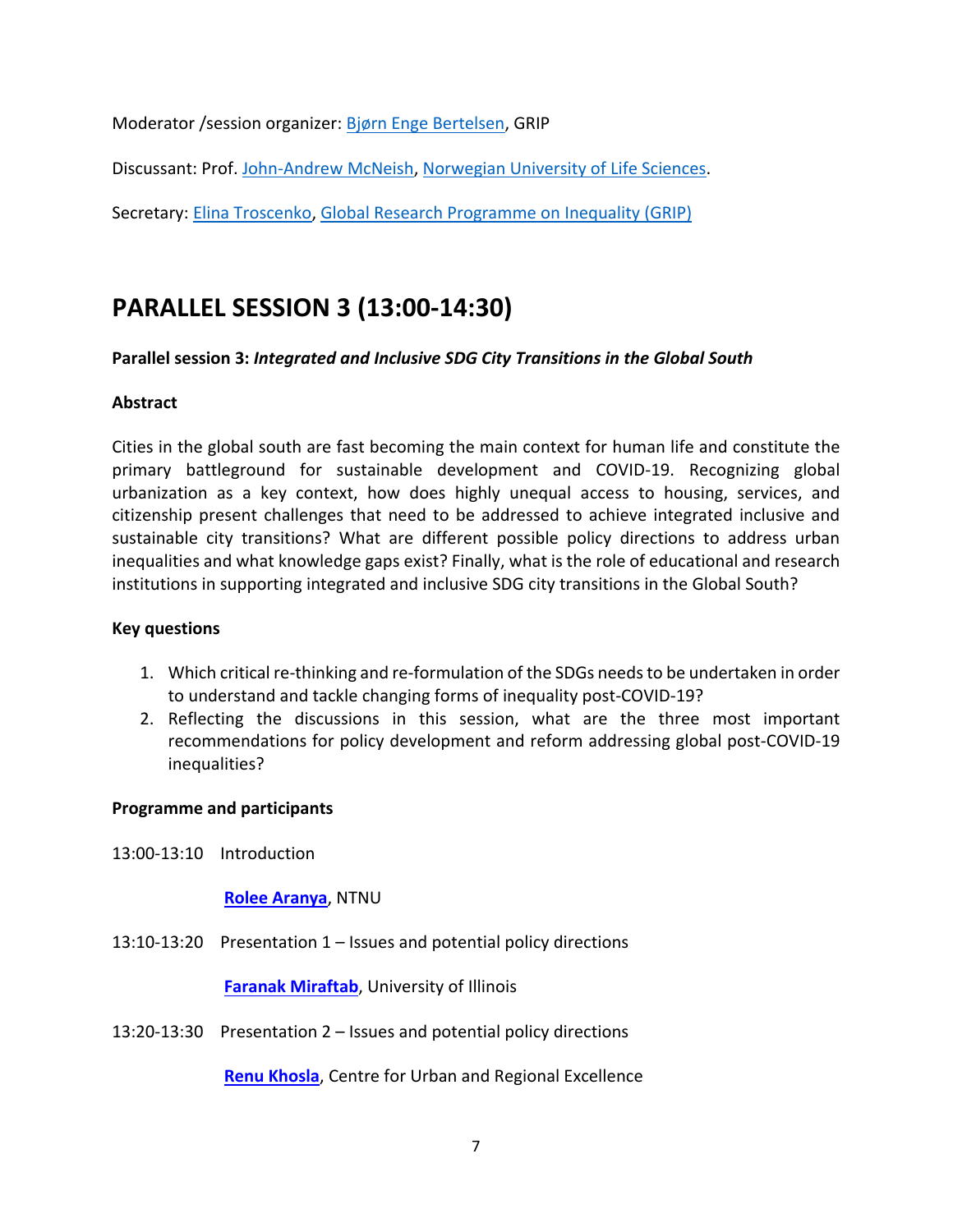13:30-13:40 Presentation 3 – Issues and potential policy directions

#### **[Salim Rouhana](https://blogs.worldbank.org/team/salim-rouhana)**, World Bank

13:40-13:50 Presentation 4 – Issues and potential policy directions

**[Shuaib](https://www.wri.org/profile/shuaib-lwasa) Lwasa**, Makerere University

- 13:50-14:20 Discussion organized by moderator **Hilde [Refstie](https://www.ntnu.edu/employees/hilde.refstie)**, NTNU. Opening for questions from chat, interaction
- 14:20-14:30 Summary: **[Marianne Millstein](https://www.oslomet.no/en/about/employee/marmi/)**, OsloMet
- 14:30 End of session

#### **Session organizer and resource persons**

Session organizers: Hilde [Refstie,](https://www.ntnu.edu/employees/hilde.refstie) [Rolee Aranya,](https://www.ntnu.edu/employees/rolee.aranya) Stig A. [Larssæther](https://www.ntnu.edu/employees/stig.larssather) and [Annemie Wyckmans,](https://www.ntnu.edu/employees/annemie.wyckmans) NTNU

Moderator: Hilde Refstie, NTNU

Discussant: [Marianne Millstein,](https://www.oslomet.no/en/about/employee/marmi/) OsloMet

Secretary: [Marcin Sliwa,](https://www.sv.uio.no/iss/english/people/aca/marcinsl/) University of Oslo

### **PARALLEL SESSION 4 (13:00-14:30)**

#### **Parallel session 4:** *Indigenous Peoples' Capacity to Act for Sustainability*

#### **Abstract**

The well-being of indigenous people depends on healthy ecosystems and resilience to climaterelated extremes and other shocks and disasters such as the COVID-19 pandemic. Indigenous peoples are doubly affected in the sense that factors such as poverty, literacy capacity, access to health care, and gender inequality affects their capacity to act adequately for sustainability. The focus on sustained economic growth in the face of the pandemic lock-down also renews conflicts between development projects and indigenous communities. The need for a continued focus on indigenous peoples' land and resource rights, as well as their capacity to take political action and participate in knowledge production, including adequate access to knowledge and education, is thus more important than ever. A central goal for the session is to discuss how the SDGs can be reformulated to address these issues.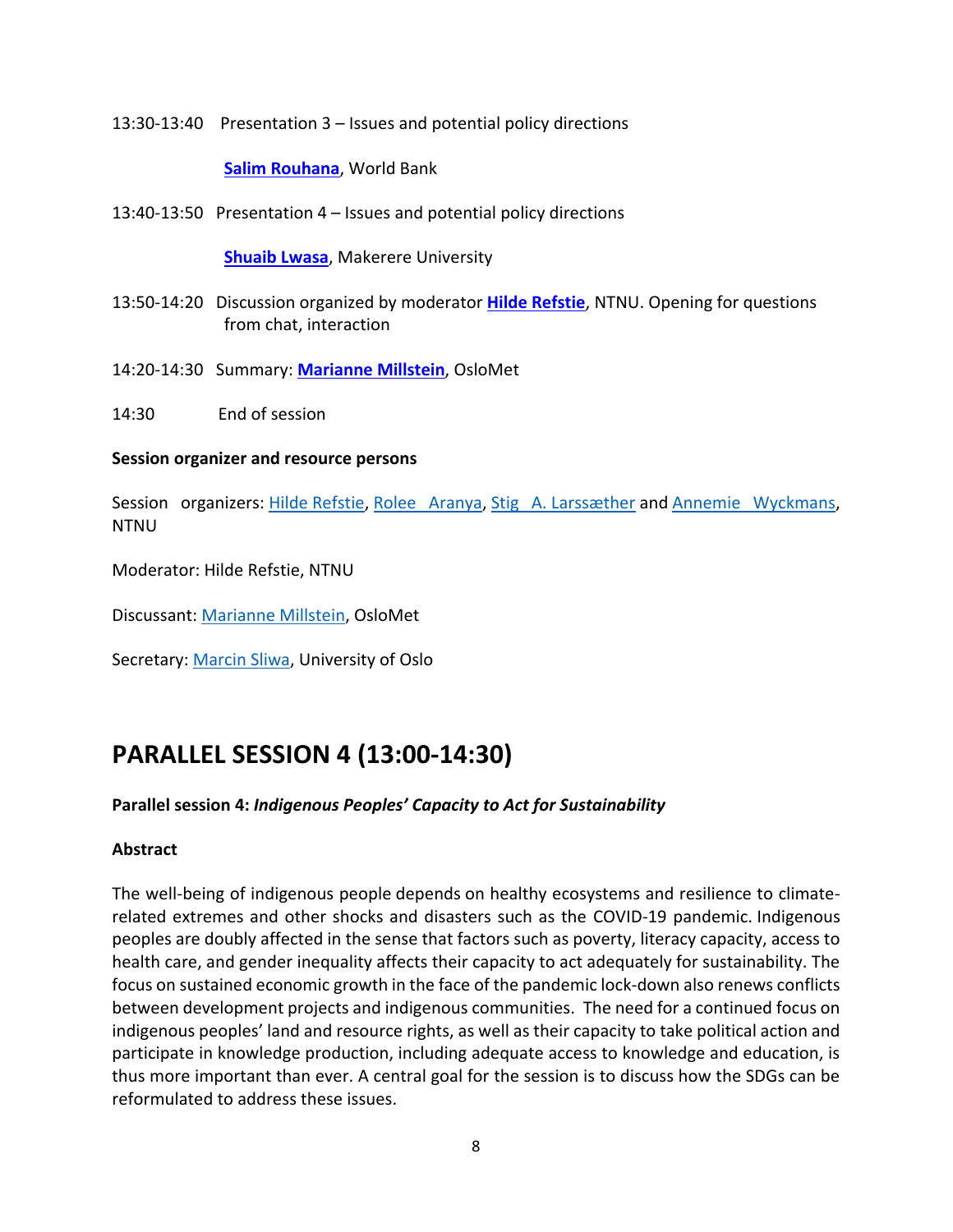#### **Key questions**

- 1. Which critical re-thinking and re-formulation of the SDGs needs to be undertaken in order to understand and tackle indigenous peoples' capacity to act for sustainability?
- 2. Reflecting the discussions in this session, what are the three most important recommendations for policy development and reform addressing indigenous peoples' in the post-COVID-19 context?

#### **Programme and participants**

- 13:00-13:05 Introduction by **Camilla [Brattland](https://en.uit.no/ansatte/person?p_document_id=93823)**, UiT the Arctic University of Norway
- 13:05-13:10 Artistic contribution

#### Ms. **Risten Anine Kvernmo Gaup**

13:10-13:20 "Sustainability and Indigenous Peoples post-covid- 19"

Ms. **[Christina Henriksen](https://sametinget4.staging.seeds.no/Samedikke-birra/Arkiv-perioden-2016-2017/Samedikkeajrrasa/Christina-Henriksen)**, President, Saami Council

13:20-13:30 "Indigenous peoples' literacy capacity and sustainable development"

Professor **Anders [Breidlid](https://www.oslomet.no/en/about/employee/andersb/)**, OsloMet

13:30-13:40 "Capitalism, mining, and inequality: who's sustaining who?"

**[Charles Roche](http://charlesroche.co/about/)**, Murdoch University, Centre for Responsible Citizenship and Sustainability, Australia

13:40-13:50 "Uranium mining and the myth of 'clean energy': Rehabilitating Ranger Uranium Mine, Australia"

> Dr. **[Rebecca Lawrence](https://www.statsvet.su.se/forskning/v%C3%A5ra-forskare/rebecca-lawrence/dr-rebecca-lawrence-1.165432)**, Sydney Environment Institute, University of Sydney, and Stockholm Environment Institute.

13:50-14:30 Discussion in Árdna, the Sámi cultural venue at UiT – the Arctic University of Norway

Participants:

- Mrs. **[Aili Keskitalo](https://en.wikipedia.org/wiki/Aili_Keskitalo)**, President of the Norwegian Sami Parliament
- Mr. **[Ibrahim Mohammed Larry](https://en.uit.no/ansatte/person?p_document_id=534087)**, Master of Philosophy in Indigenous Studies, UiT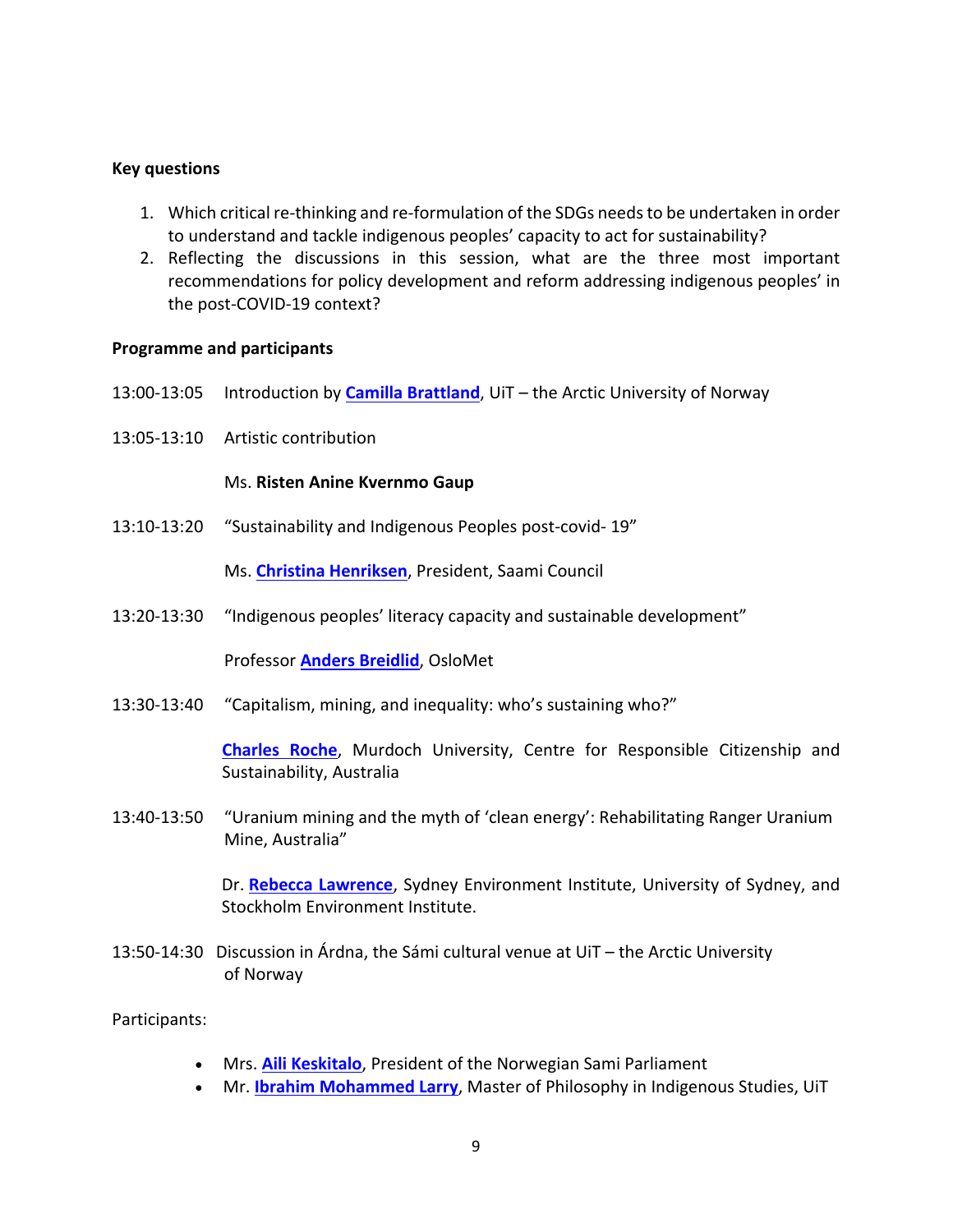- Ms. **[Eva Marie Fjellheim](https://en.uit.no/ansatte/person?p_document_id=589035)**, PhD fellow, Centre for Sami Studies, UiT
- Mr. **Knut Marius Uddu Skjerve**, advisor, UN Association of Norway

14:30 End of session

#### **Session organizer and resource persons**

Session organizer and discussant: **Camilla [Brattland](https://en.uit.no/ansatte/person?p_document_id=93823)**, UiT – The Arctic University of Norway and **Anders [Breidlid](https://www.oslomet.no/en/about/employee/andersb/)**, OsloMet

Moderator: **[Torjer](https://en.uit.no/ansatte/person?p_document_id=43803) Olsen**, Head of Department at the Centre for Sami Studies, UiT – the Arctic University of Norway

### **PARALLEL SESSION 5 (13:00-14:30)**

#### **Parallel session 5:** *Social justice, sustainability and the SDGs: What role for economic growth?*

#### **Abstract**

Is infinite economic growth in all countries, qualified by adjectives such as 'sustainable' and 'inclusive' [\(SDG 8\)](https://sdgs.un.org/goals/goal8), one of the 'bold and transformative steps which are urgently needed to shift the world onto a sustainable and resilient path' [\(SDGs, preamble\)](https://sdgs.un.org/2030agenda)? Or is it a distraction away from the fundamental questions of transformation and redistribution necessary for achieving a safe and just world for humanity [\(Leach, Raworth and](https://steps-centre.org/blog/wssr/) Rockström, 2013)?

The Human Development Report, originally a reaction to the limiting monetary approach of measuring countries' success through Gross Domestic Product (GDP), has come under criticism of not engaging with the ecological limits of our planet (see e.g. [Hickel, 2020\)](https://www.sciencedirect.com/science/article/abs/pii/S0921800919303386). In 2020, a new version of the report has come out where it for the first time engages with the natural world, leading to a degrading of countries like Norway, while no countries occupy the space for states that are successful both in terms of environmental protection and human development. What role is there then for economic growth in the further discussion of how to achieve a sustainable future? What will the transition to sustainability require of us as global humanity? And is there an 'us' or are we – as scientists and scholars in the privileged and so unsustainable part of the world – defining yet again what is the way forward for everyone?

#### **Key questions**

- 1. How can we, in a globally inclusive way, best mobilize knowledge and research about complex and intersecting inequalities?
- 2. Which critical re-thinking and re-formulation of the SDGs needs to be undertaken in order to understand and tackle changing forms of inequality post-COVID-19?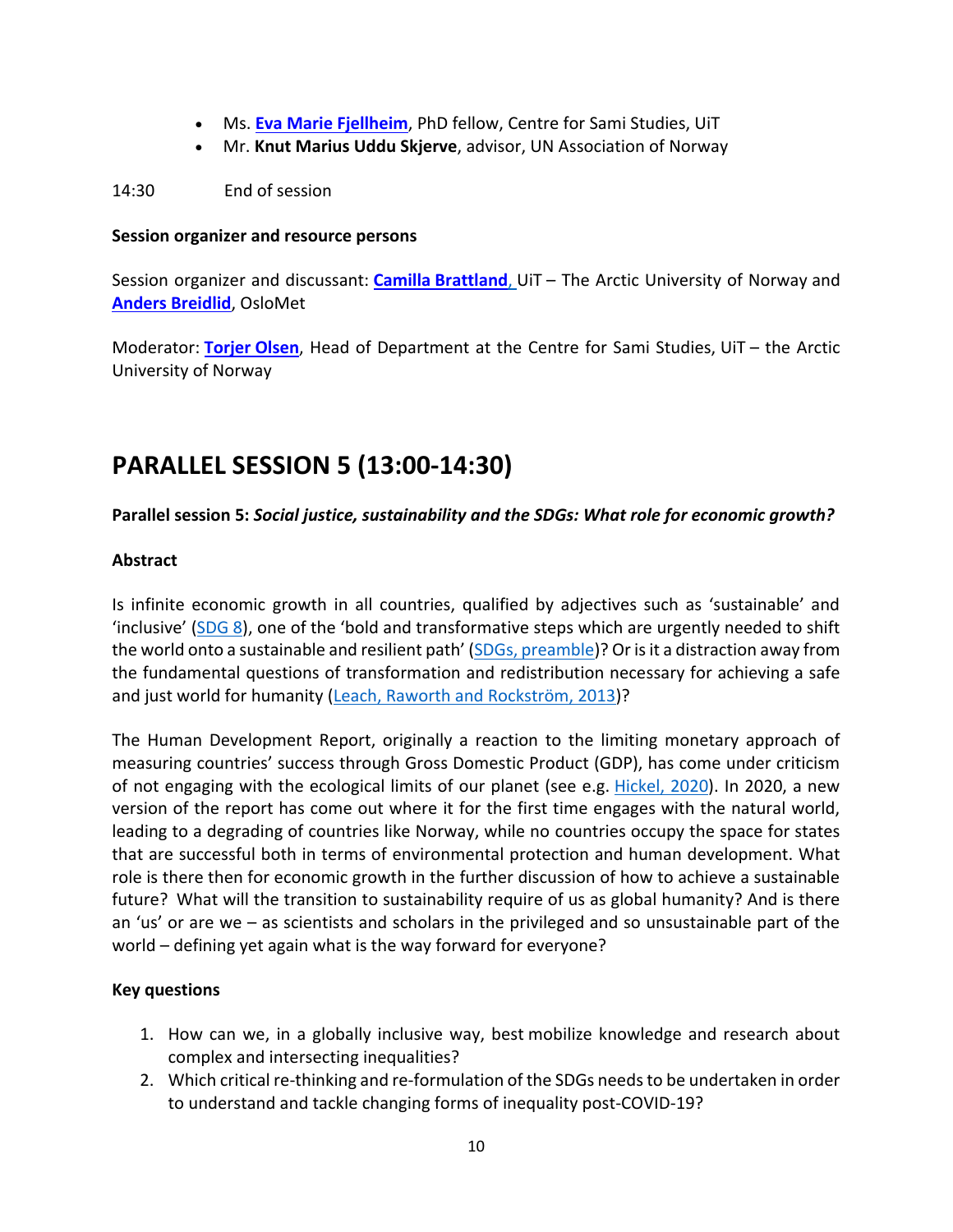3. Reflecting the discussions in this session, what are the three most important recommendations for policy development and reform addressing global post-COVID-19 inequalities? 

#### **Programme and participants:**

13:00-13:10 Welcome

**Beate [Sjåfjell](https://www.jus.uio.no/ifp/english/people/aca/beatesj/index.html)**, University of Oslo

13:10-13:30 'Social justice in a post-pandemic world with (still) decreasing natural resources'

Associate Professor, Dr **[Sarah Cornell](https://www.stockholmresilience.org/meet-our-team/staff/2011-11-01-cornell.html)**, Stockholm Resilience Centre

13:30-13:40 'Vulnerability and resilience'

Professor **Louis [Kotzé](http://law.nwu.ac.za/louis-kotze)**, Faculty of Law, North-West University, South Africa

- 13:40-14:20: Discussion
- 14:20-14:30 Concluding reflections
- 14:30 End of session

#### **Session organizer and resource persons**

Moderator/session organizer: Beate [Sjåfjell,](https://www.jus.uio.no/ifp/english/people/aca/beatesj/index.html) University of Oslo

Discussant: [Giulia Testa,](https://www.linkedin.com/in/giulia-testa182/) ERASMUS exchange student at University of Bergen

### **PARALLEL SESSION 6 (13:00-14:30)**

#### **Parallel session 6:** *How does inequality post-COVID-19 affect Coastal Communities?*

#### **Abstract**

The past few years have shown great global focus on ocean issues. The High-level panel of sustainable Ocean Economy, the Our Ocean Conference and, not least UN Decade of Ocean Science are important expressions of this. As important as the world's oceans are for the globe and a growing global population, we must also keep in mind the people living of and by the sea. This session will focus on inequality in distribution of ocean wealth within and among coastal communities, and on inequality in access to data among northern and southern universities.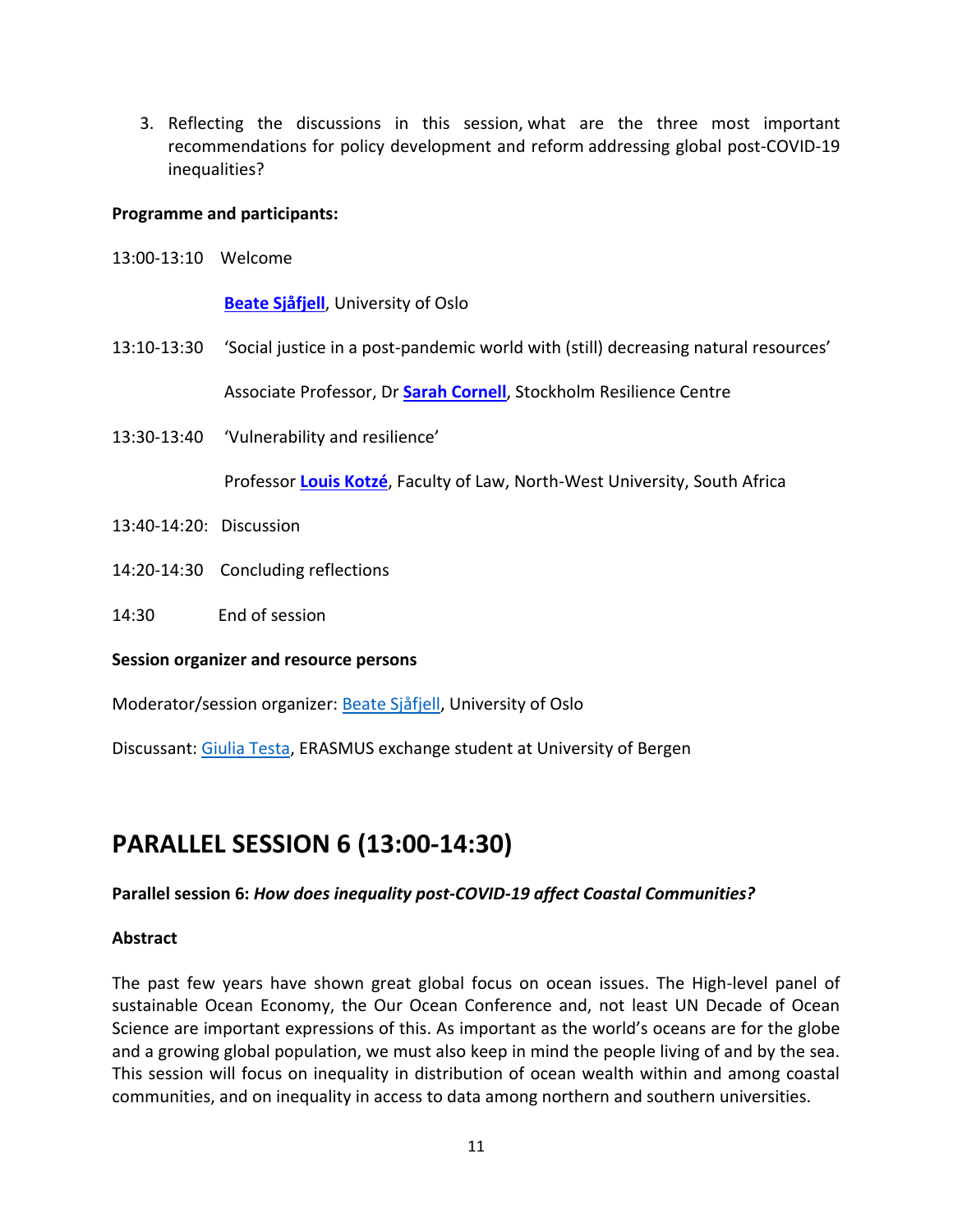COVID-19 have forced us to rethink and stimulate a transformation process. We therefore need to search for opportunities for blue stimulus. One way can be investing in Costal and Marine Ecosystem Restoration and protection. This can in the short term, mean creation of new jobs. How can we use the effect of this disaster as a trigger to create more resilient nations and solutions than before?

#### **Key questions**

- 1. Which critical re-thinking and re-formulation of the SDGs needs to be undertaken in order to understand and tackle changing forms of inequality post-COVID-19?
- 2. Reflecting the discussions in this session, what are the three most important recommendations for policy development and reform addressing global post-COVID-19 inequalities in health?

#### **Programme and participants:**

- 13:00-13:05 Welcome: **Lise [Øvreås](https://www.uib.no/en/persons/Lise.%C3%98vre%C3%A5s)**, University of Bergen
- 13:05-13:10 Introduction to panel: **[Ragnhild Overå](https://www.uib.no/en/persons/Ragnhild.Over%C3%A5)**, University of Bergen
- 13:10-13:20 "To what extent will we see inequalities both between and within countries becoming increased as a result of the Corona outbreak?"

Mr. **Fe`iloakitau [Kaho Tevi](https://devpolicy.org/green-growth-activism-pacific-regionalism-in-conversation-with-feiloakitau-kaho-tevi-20160222/)**, Consultant to the governments of Vanuatu and Solomon Islands

13:20 -13:30 "How will post-COVID-19 affect small-scale fisheries globally?"

Professor **Ratana [Chuenpagdee](https://www.mun.ca/geog/people/faculty/rchuenpagdee.php)**, Memorial University of Newfoundland

13:30-13:40 "In a post –Covid world, lessons in living must come from the Ocean"

Professor **[John Kurien](https://azimpremjiuniversity.edu.in/SitePages/john-kurien.aspx)**, Azim Premji University, Bengaluru, India and WorldFish Center, Penang, Malaysia

13:40-13:50 "To what extent will inequality between Northern and Southern Universities affect the open access to Big Data in marine science and management?"

Professor Director **[Sheila Heymans](https://www.sams.ac.uk/people/fellows/heymans-professor-sheila/)**, European Marine Board

13:50-14:10 Discussion with all speakers, organized by moderator Professor

**[Ragnhild Overå](https://www.uib.no/en/persons/Ragnhild.Over%C3%A5)**, University of Bergen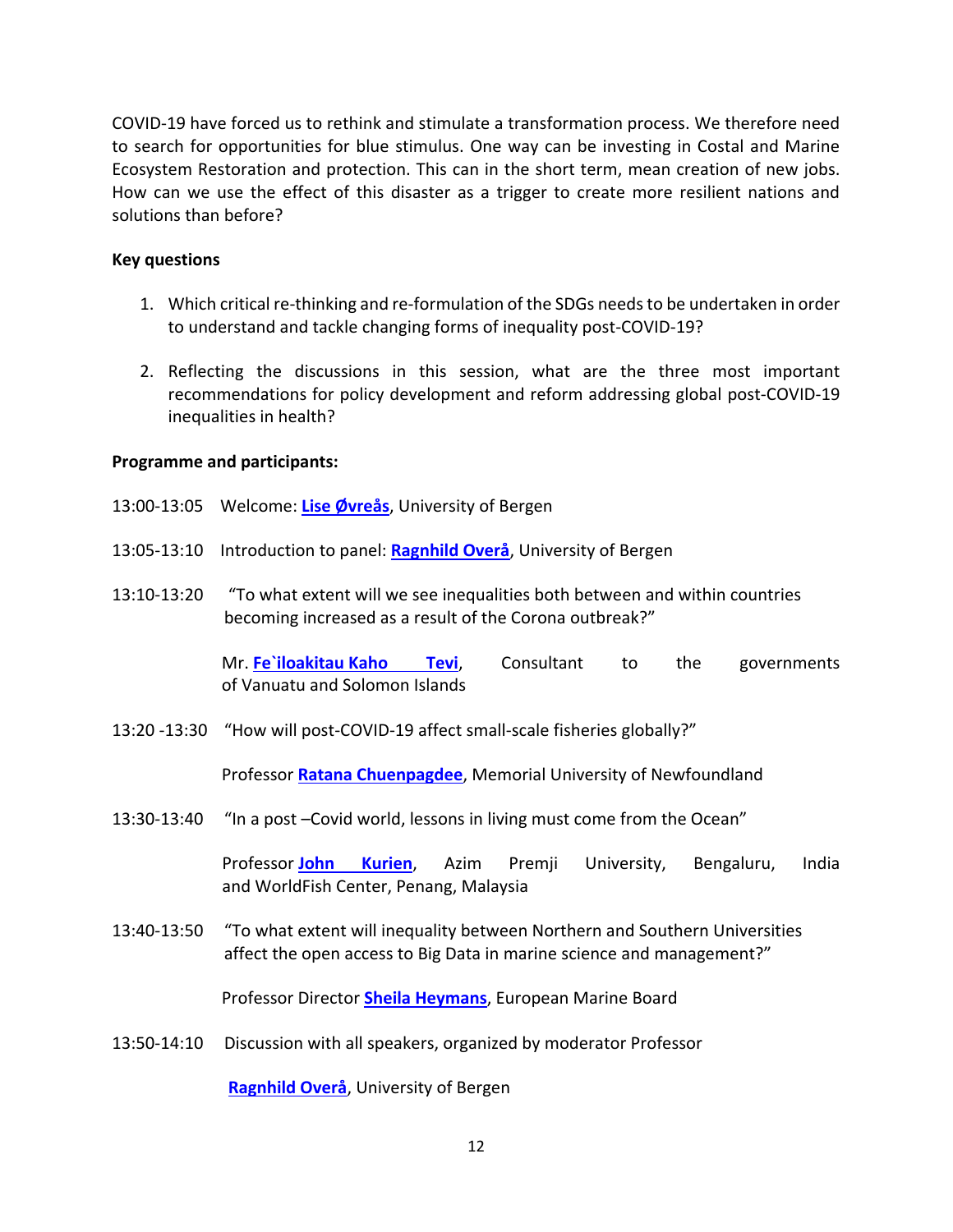14:10-14:30 Opening for questions from chat, interaction

14:30 End of session

#### **Session organizer and resource persons**

Session organizer: Lise [Øvreås,](https://www.uib.no/en/persons/Lise.%C3%98vre%C3%A5s) University of Bergen

Moderator: [Ragnhild Overå,](https://www.uib.no/en/persons/Ragnhild.Over%C3%A5) University of Bergen

Discussant: Marine Director [Amund Måge,](https://www.uib.no/en/persons/Amund.Maage) University of Bergen

### **Break / mingling opportunity (14:30-15:00)**

An opportunity to catch up with other conference participants or to visit the special SDG poster session.

### **DEBATING THE PARALLEL SESSIONS (15:00-16:00)**

The conference addresses how diverse inequalities can be understood, challenged and engaged in a post-COVID-19 light. From various perspectives, six parallel sessions probe this issue and its impact on the 2030 agenda. Approaching this from diverse perspectives, six commentators will bring the main conclusions and key points into a joint debate following these sessions. Such a panel debate will revolve around two questions:

- 1. What are the three most important recommendations for policy development and reform addressing global post-COVID-19 inequalities?
- 2. Drawing on the parallel sessions, which critical re-thinking and re-formulation of the SDGs needs to be undertaken in order to understand and tackle changing forms of inequality post-COVID-19?

#### **Participants:**

- Session 1: Professor and Leader of CHAIN **[Terje Andreas Eikemo](https://www.ntnu.edu/employees/terje.eikemo)**, Norwegian University of Science and Technology (NTNU)
- Session 2: Professor **John [Andrew](https://www.nmbu.no/emp/john.mcneish) [McNeish](https://www.nmbu.no/emp/john.mcneish)**, Norwegian University of Life Sciences (NMBU)
- Session 3: Researcher **[Marianne Millstein](https://www.oslomet.no/en/about/employee/marmi/)**, OsloMet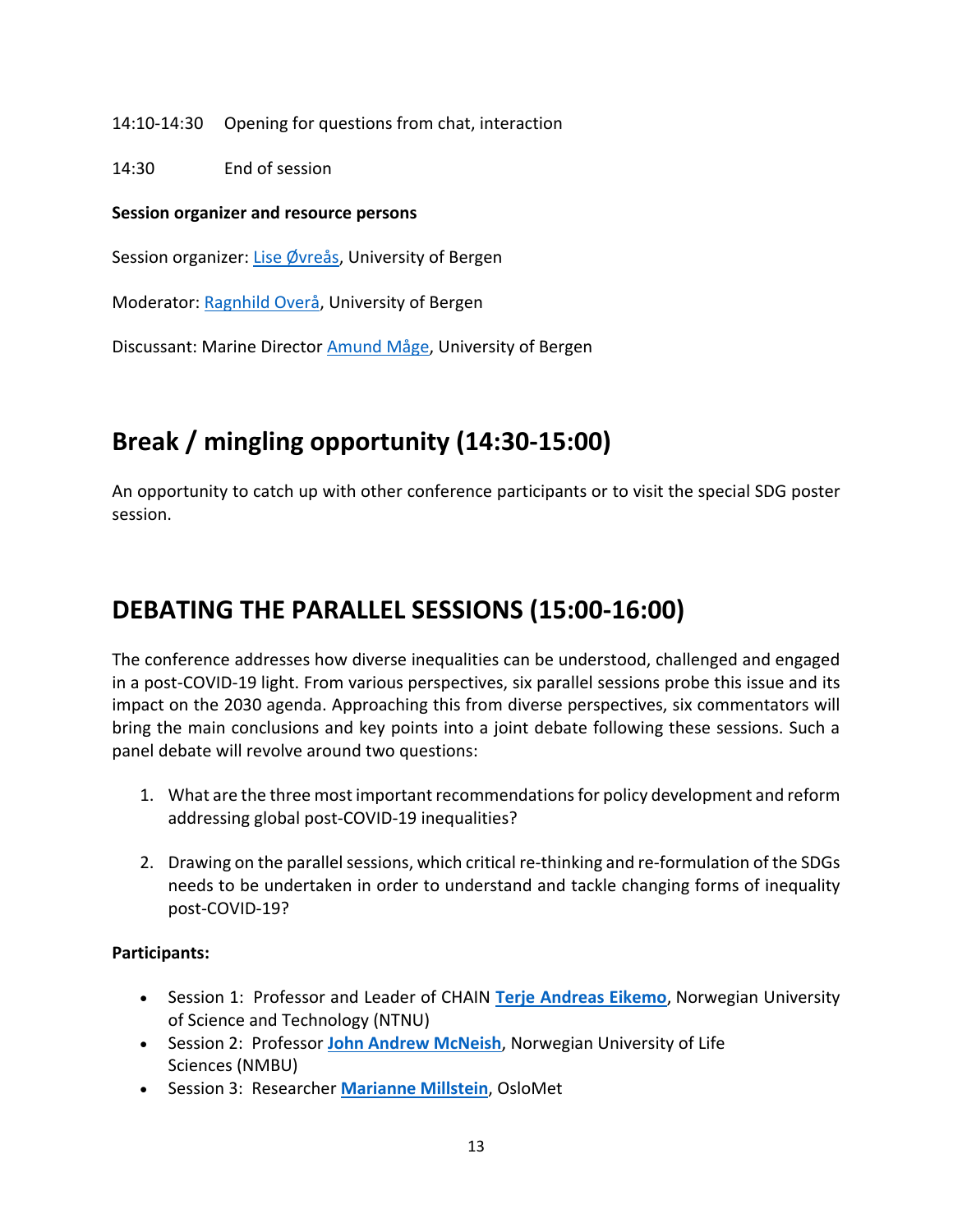- Session 4: Associate Professor **[Camilla Brattland](https://en.uit.no/ansatte/person?p_document_id=93823)**, UiT The Arctic University of Norway
- Session 5: Student **[Giulia Testa](https://www.linkedin.com/in/giulia-testa-51a0521b0/?originalSubdomain=fi)**, ERASMUS exchange student at University of Bergen
- Session 6: Marine Director **[Amund Maage](https://www.uib.no/en/persons/Amund.Maage)**, University of Bergen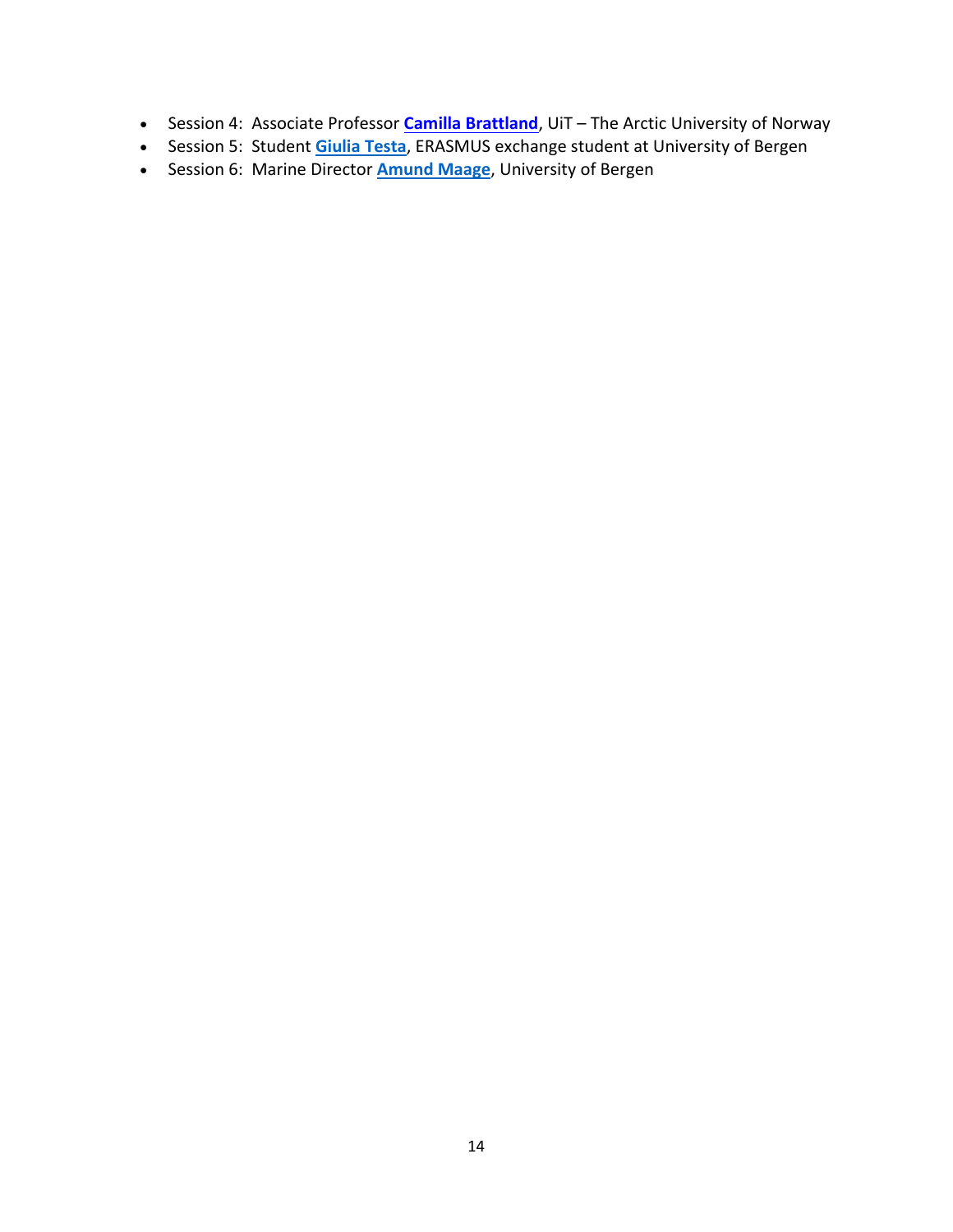# **Day 2: Friday 12 February**

Opening of digital conference platform from 08:30

### **OPENING ADDRESS (09:00-09:30)**

#### **Progress Through Science: The Pivotal Role of Youth in the Decade of Action**

Ms. **[Jayathma Wickramanayake](https://www.un.org/youthenvoy/about/)**, United Nations Secretary-General's Envoy on Youth

In this opening session of Conference Day 2, we welcome the UN SG's Envoy on Youth. The theme of the interview will be the pivotal role science and innovation driven by young scientists play in the achievement of the 2030 Agenda. More details TBA.

Interviewed by student Hibaq Mohamed from the Faculty of Law at the University of Bergen.

### **KEYNOTE LECTURE 2 (09:30-10:30)**

#### **Keynote lecture 2: Public engagement, scientific literacy and the science-society nexus**

• Dr. **[Daya Reddy](https://council.science/profile/daya-reddy/)**, President of the International Science Council and Professor at the University of Cape Town

The spectrum of inequalities constitutes a major obstacle to achieving the Sustainable Development Goals. This has been further exacerbated by the impact of the Covid-19 pandemic. In this context the scientific community faces challenges both in relation to their scientific work and at the interfaces with society and policy. The successful pursuit of integrated approaches to the SDGs and to the goals of robust and equitable post-pandemic recovery and resilience require mitigation of inequalities in access to knowledge and participation, and effective routes to public engagement. The presentation addresses these challenges as key components of scientific responsibility.

Discussants:

- Dr. **[Andy Stirling](https://profiles.sussex.ac.uk/p7513-andrew-stirling)**, Professor of Science and Technology Policy, University of Sussex
- Dr. **[Zora](https://www.uib.no/en/persons/Zora.Kovacic) [Kovacic](https://www.uib.no/en/persons/Zora.Kovacic)**, Postdoctoral fellow, University of Bergen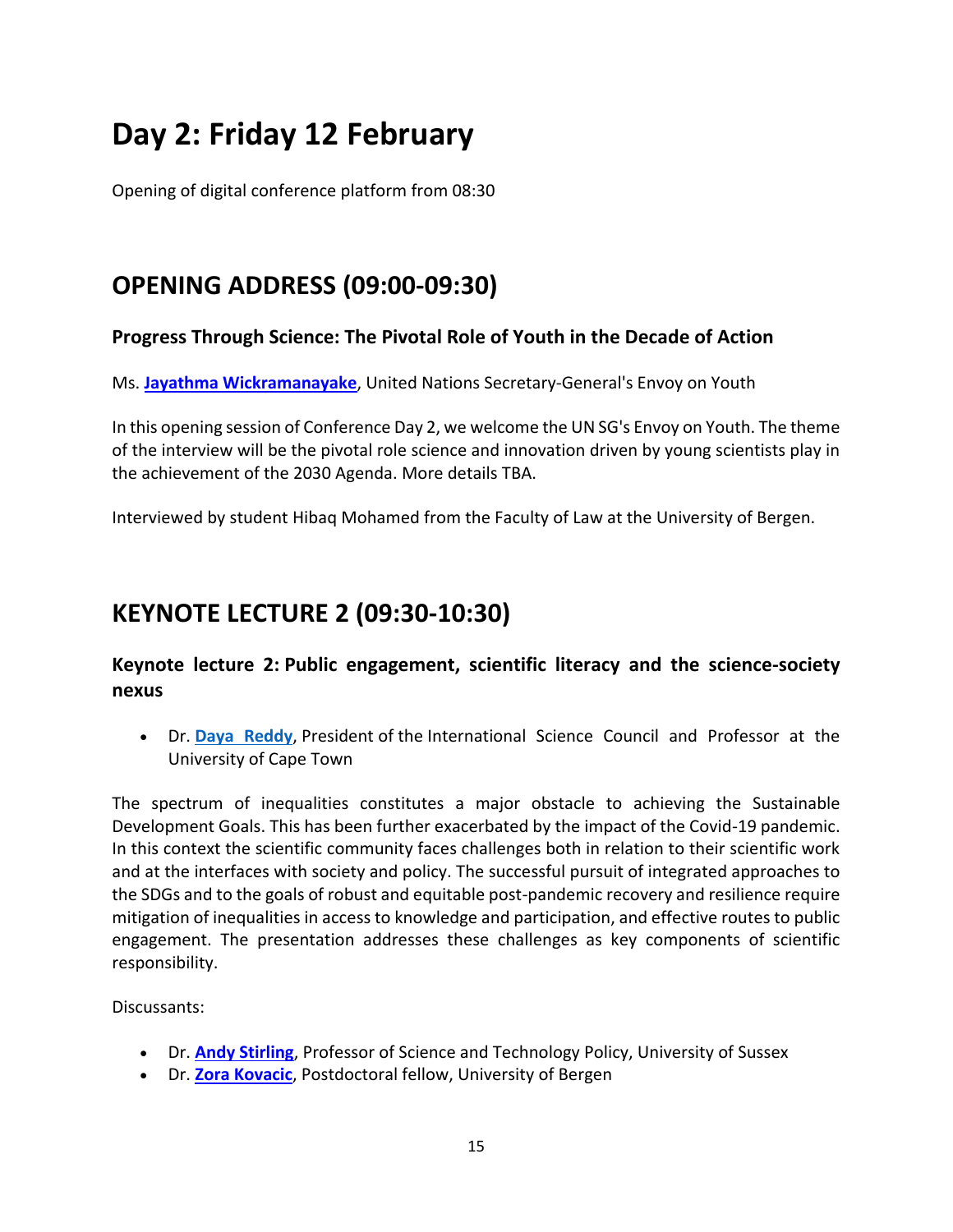### **Break / mingling opportunity (10:30-10:45)**

An opportunity to catch up with other conference participants or to visit the special SDG poster session.

### **KEYNOTE LECTURE 3 (10:45-11:45)**

#### **Keynote lecture 3: Urban Pathways to SDG Success**

• Dr. **[Edgar Pieterse](https://www.africancentreforcities.net/people/edgar-pieterse/)**, Director of the African Centre for Cities and Professor at the University of Cape Town

The success or failure of the 2030 Agenda will depend on the ability of governments and supranational regions to recognise that sustainable urbanism lives at the intersection of most SDGs. The talk will substantiate this claim by analysing the institutional and spatial inter-dependencies between the SDGs and make a case for accelerating city-level innovation systems that can serve as living laboratories to figure out new modalities of infrastructure provision (at the nexus of circular, social and platform economic principles), land-use, citizen empowerment and intelligent regulation. Examples will be drawn from regions with the most pressing urbanisation pressures because we need international cooperation and solidarity where the challenges are most acute, and solutions most urgent.

Discussants:

- Dr. **[Aromar](https://iihs.co.in/about/board-founding-members/aromar-revi/) Revi**, Director for the Indian Institute for Human Settlements (IIHS) and Co-Chair of the UN Sustainable Development Solutions Network (SDSN)
- Ms. **[Astrid Haas](https://www.theigc.org/person/astrid-haas/)**, Policy Director, International Growth Centre
- Ms. **[Mrudhula](https://www.ntnu.edu/employees/mrudhula.koshy) Koshy**, PhD Candidate, Norwegian University of Science and Technology (NTNU)

### **Break / mingling opportunity (11:45-12:00)**

An opportunity to catch up with other conference participants or to visit the special SDG poster session.